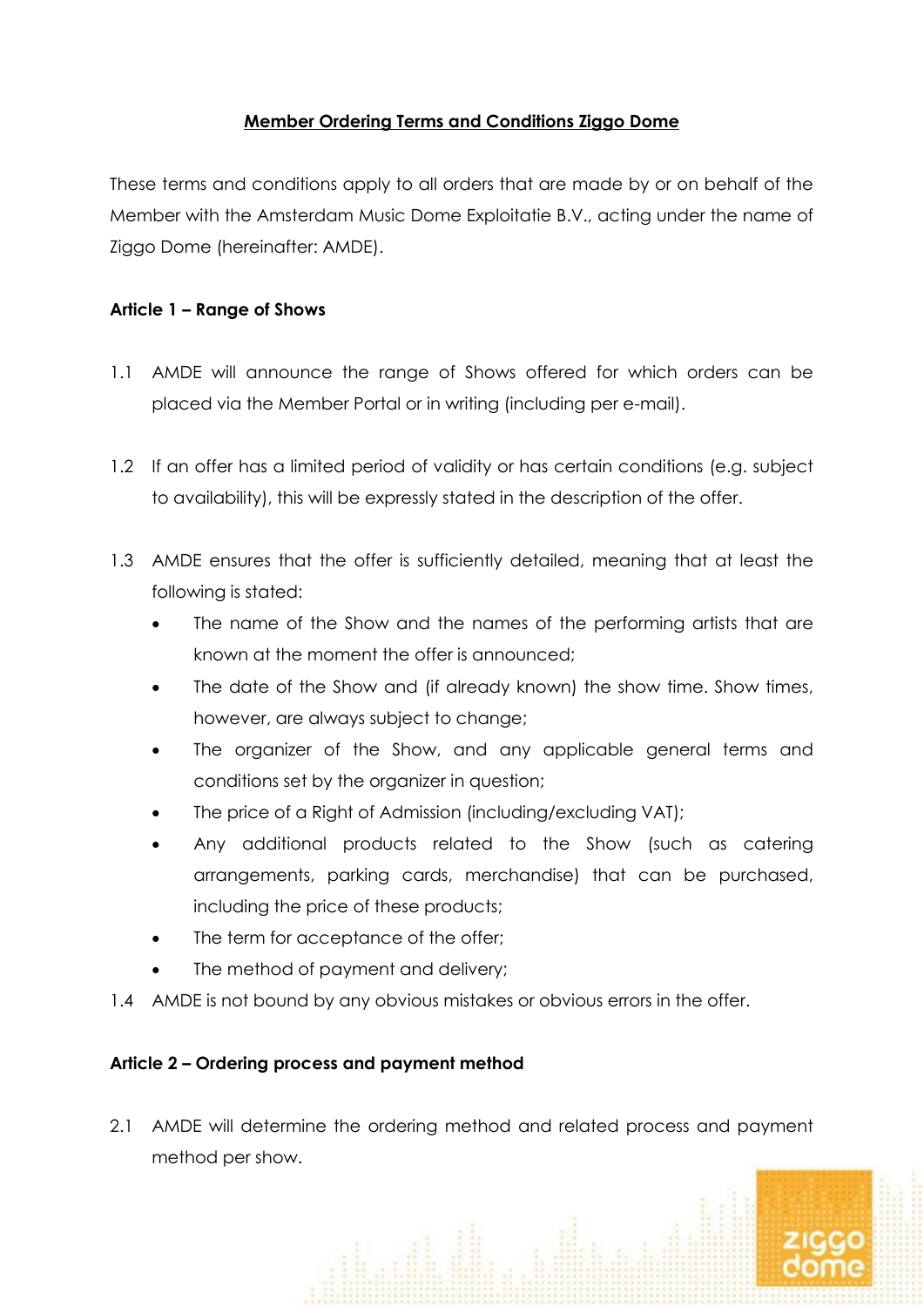### **Article 3 – Ordering process Member Portal**

- 3.1 Orders placed via the Member Portal are concluded the moment the Member has completed the ordering process prescribed by AMDE and the order has been (electronically) confirmed by AMDE.
- 3.2 AMDE can make use of the services of third parties (including but not limited to payment services providers) for the payment process relating to orders. The Member agrees to any additional conditions from third parties that may apply to this process. AMDE accepts no responsibility for the correct execution of the payments by third parties.

### **Article 6 – Validity, withdrawal, and cancellation**

- 6.1 The Rights of Admission and any other products ordered by the Member are valid as soon as the payment has been irrevocably credited to the account of AMDE.
- 6.2 Any orders placed in accordance with the procedures as described in article 3 or any other procedures to be indicated by AMDE are binding to the Member. The Member does not have the right of withdrawal.
- **6.3** If AMDE doubts the correctness or validity of the data entered for the order by the Member or the means of payment used by the Member, AMDE has the right to cancel the Member's order, even if the order has already been confirmed, and to sell the Rights of Admission to another Member. AMDE will ensure to inform the Member if such an occasion occurs.

### **Article 7 – Admission Ticket**

7.1 As proof of the Right of Admission, the Member will receive an admission ticket. An admission ticket can consist of a document issued by or on behalf of AMDE or a barcode issued by or on behalf of AMDE. The barcode is a unique code.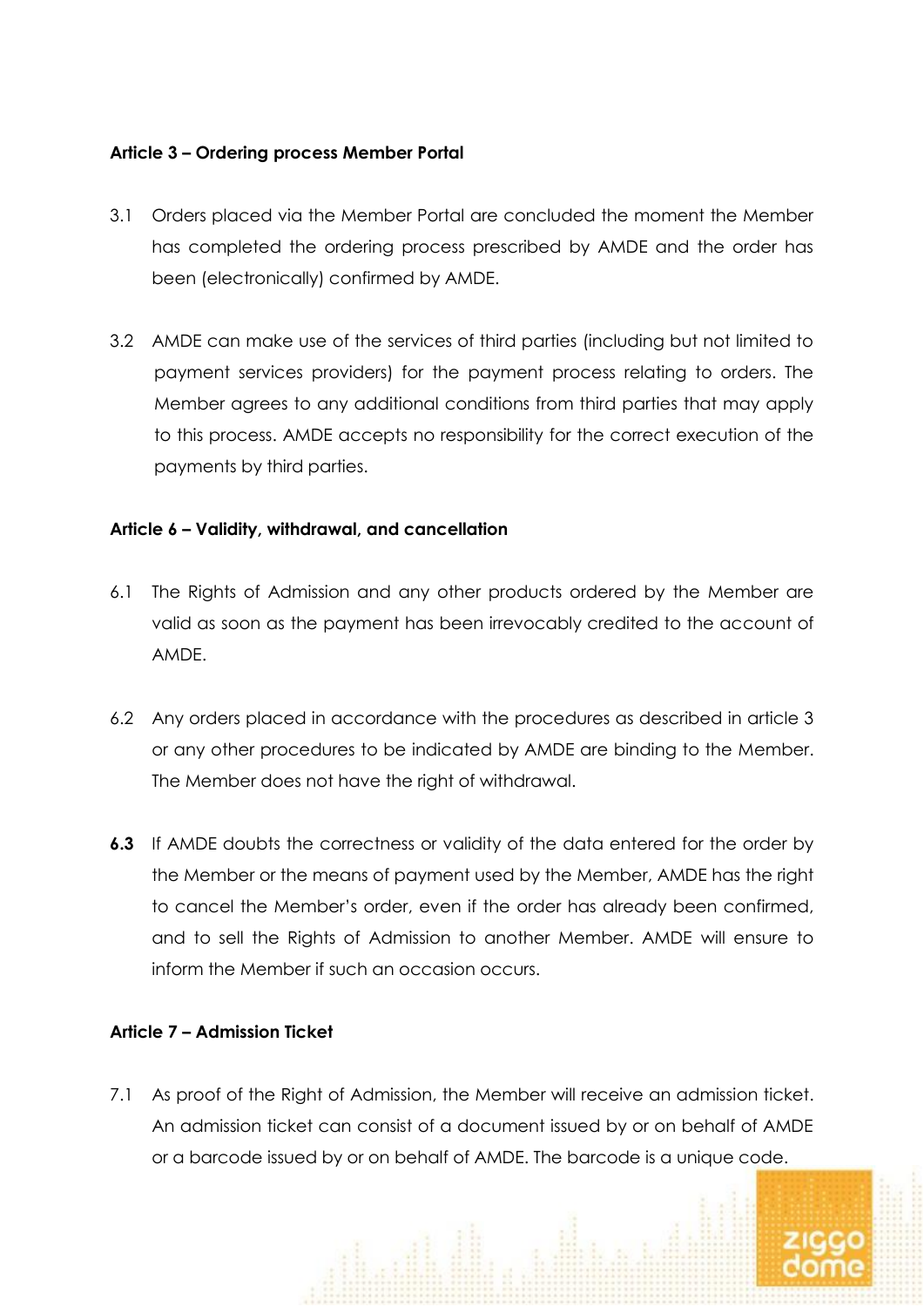- 7.2 The admission ticket is only issued once and grants admission to one (1) person.
- 7.3 The admission tickets are and remain the property of AMDE or the organizer. The admission ticket grants the holder the right to attend the Show. Only the holder of the admission ticket that shows the ticket first upon commencement of the Show is granted admission. AMDE may assume that the holder of this admission ticket is the rightful holder (the Member or his guest). AMDE is not obliged to perform any further inspection with regard to valid admission tickets. It is the Member's responsibility to ensure that he (or his guest) becomes and remains the holder of the admission ticket issued by AMDE.
- 7.4 From the moment the admission ticket has been made available to the Member, the risk of loss, theft, damage or abuse of this ticket lies with the Member.
- 7.5 The Member must ensure that the admission ticket can be issued via electronic communication and in a secure manner. AMDE cannot guarantee the confidentiality of the issued admission ticket nor the receipt thereof.
- 7.6 AMDE reserves the right to set a maximum to the number of Rights of Admission that can be ordered.

### **Article 8 – Prohibition resale**

- 8.1 The Member must keep the admission ticket for a Show for himself or his guest and is therefore not allowed to resell it in any way to any third party, offer it for sale or offer or issue it within the context of commercial purposes.
- 8.2 The Member undertakes towards AMDE to refrain from advertising or creating any (other) form of publicity in connection with the Show or any part thereof.
- 8.3 The Member who makes his admission ticket available to any third parties at no charge and not within the context of any commercial purposes is obliged to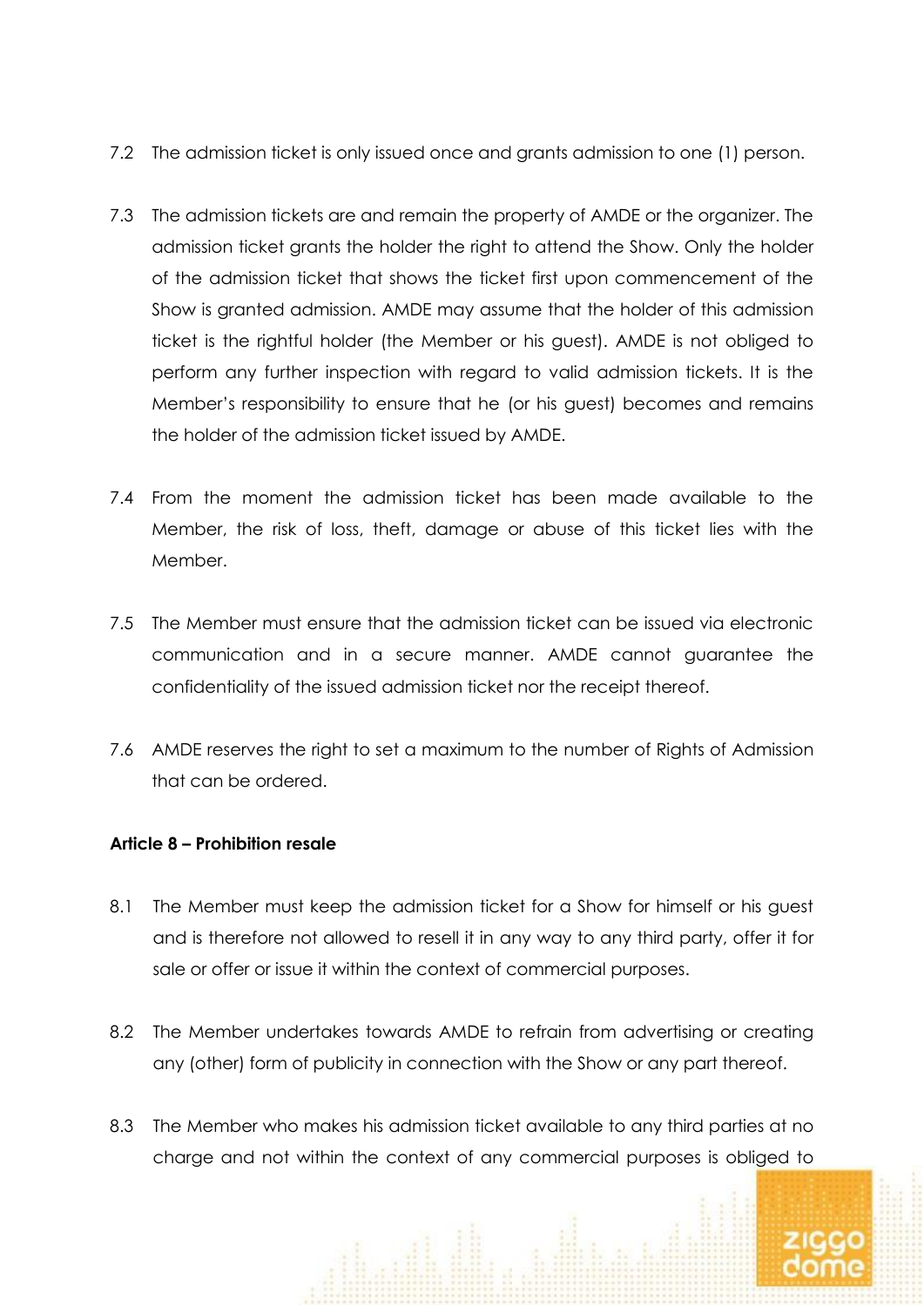impose the obligations imposed on him as Member and as worded in the previous paragraphs of this article also to the person to whom he makes the admission ticket available and guarantees AMDE that this/these person(s) will meet these obligations.

- 8.4 If the Member fails to and/or cannot meet his obligations, as stated in the previous paragraphs of this article:
	- AMDE will have the right to invalidate the admission tickets or refuse the Member or his guest (further) admission to the event, without the Member having the right to claim restitution of the amount paid for the admission ticket. Holders of invalidated admission tickets do not have the right of restitution or compensation; and
	- the Member will owe AMDE an immediately payable fine of  $€ 10.000,$  per admission ticket, without prejudice to the right of AMDE to claim additional performance and/or compensation from the Member for any damage suffered or still to be suffered.

### **Article 9 – General Terms and Conditions organizer and Company Rules**

- 9.1 The General Terms and Conditions of the organizer of the Show apply to the Rights of Admission and the admission ticket to the Show. These terms and conditions are available on the website of the organizer in question and will also be sent to the Member on demand. The Member declares to have knowledge of and agree with these conditions. In those cases where the General Terms and Conditions of the organizer deviate from these conditions, these conditions will prevail.
- 9.2 Members and any of their guests are, during their visit to the Ziggo Dome, bound by the current company rules. Violation of the company rules may lead to the denial of access to the Ziggo Dome or removal from the Ziggo Dome.